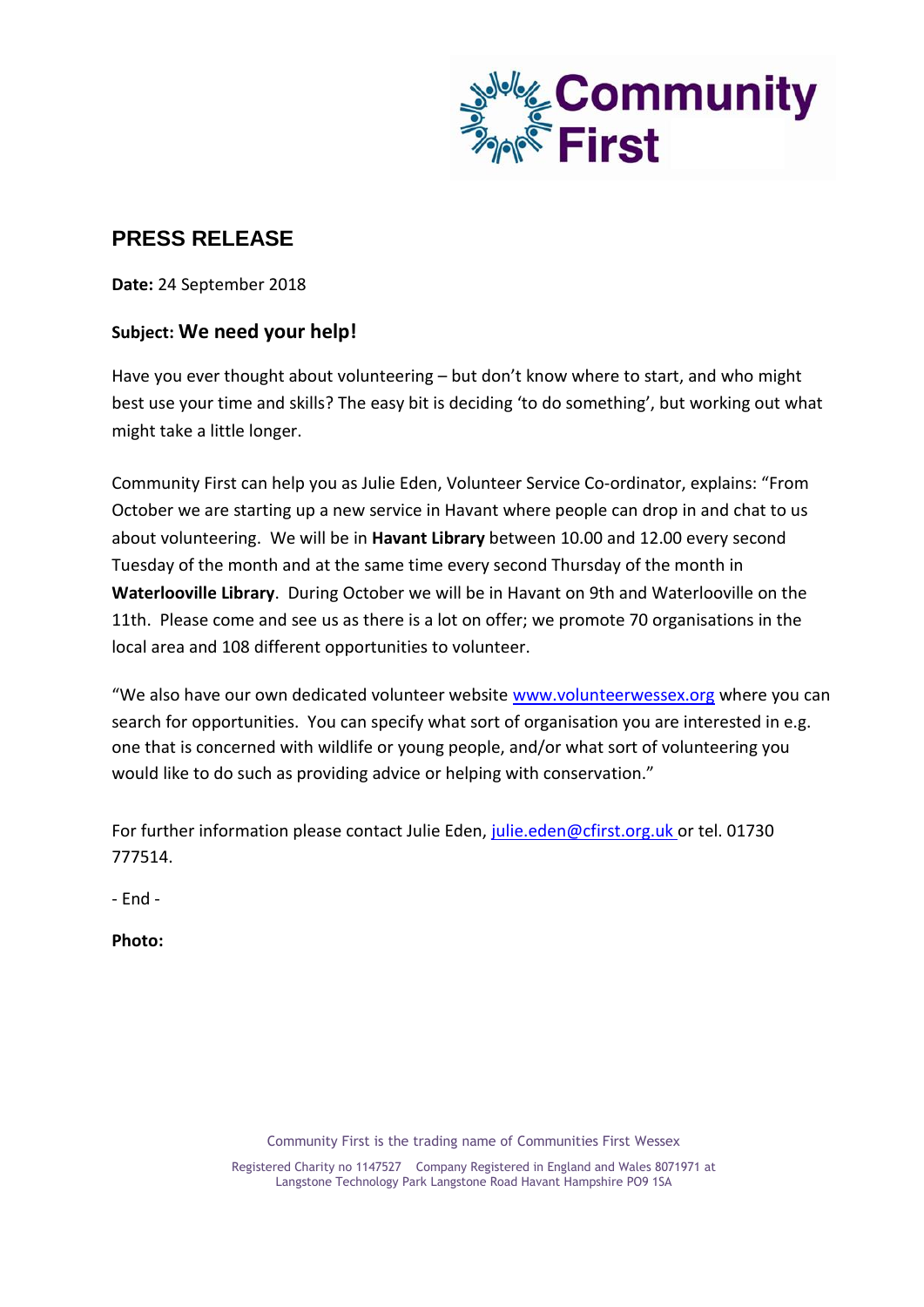



## **Notes for Editors**

- 1. Communities First Wessex (known as Community First) provides support and advice to local voluntary and community groups, charities and social enterprises in order to build their capacity and ensure a thriving and successful voluntary sector across East Hampshire, Fareham, Havant and Winchester. We also provide a one stop shop for all aspects of volunteering; helping recruit and place volunteers throughout our local communities and providing specialist training for voluntary organisations.
- 2. Communities First Wessex also delivers critical community services including:
	- a. Community Transport and Dial a Ride in East Hampshire, Fareham, Gosport, Havant, Winchester and Basingstoke
	- b. Shopmobility in Fareham, Havant and Chichester, and Winchester
	- c. Health and wellbeing services including surgery signposting with GP surgeries in Bordon, Fareham and Waterlooville, a Silver Linings programme for older people at Hewitt's in Emsworth, Walking 4 Health in Fareham, and a Home Help and a Gardening Service for vulnerable people in Fareham.
	- d. Support for Community Buildings and managing agents for Leigh Park Community Centre in Havant
	- e. Rape and Sexual Abuse Counselling services
	- f. Specialist youth work including support for young people's mental health
	- g. Work and skills based training and support for unemployed people
	- h. Supported volunteering for people with a range of needs including mental health, drug and alcohol abuse, and those with a physical or mild learning disability.

Community First is the trading name of Communities First Wessex

Registered Charity no 1147527 Company Registered in England and Wales 8071971 at Langstone Technology Park Langstone Road Havant Hampshire PO9 1SA